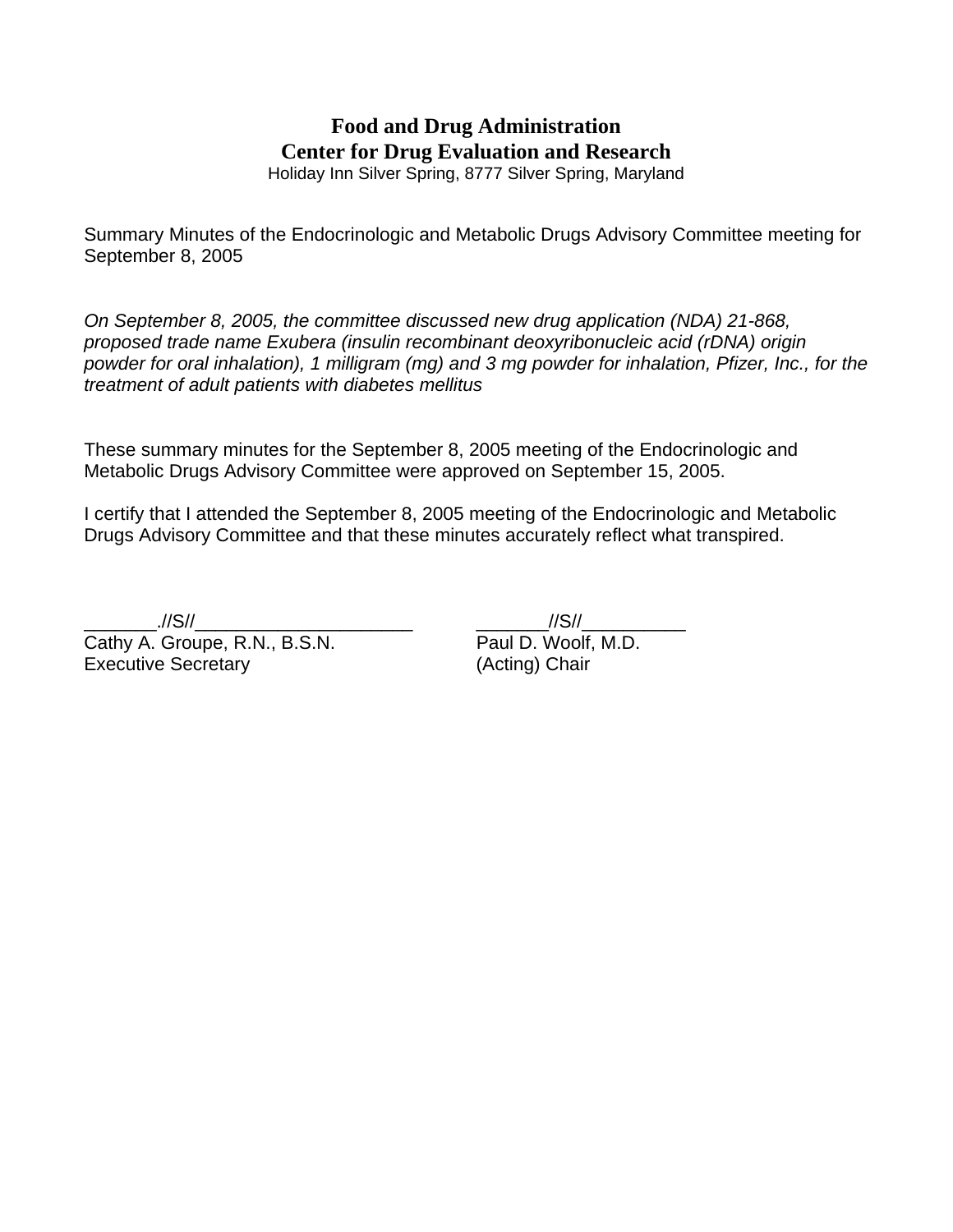#### All external requests for the meeting transcripts should be submitted to the CDER, Freedom of Information office.

The Endocrinologic and Metabolic Drugs Advisory Committee of the Food and Drug Administration, Center for Drug Evaluation and Research met on September 8, 2005, at the Holiday Inn, located at 8777 Georgia Avenue, Silver Spring, Maryland. Prior to the meeting, the members and the invited consultants had been provided the background material from the FDA and from the sponsors.

The meeting was called to order by Paul Woolf, M.D., Acting Chair; the conflict of interest statement was read into the record by Cathy Groupe (Executive Secretary). Opening remarks were made by David Orloff, M.D., Director, Division of Metabolic and Endocrine Drug Products. There were approximately 280 persons in attendance. There was one speaker for the Open Public Hearing session.

# **Attendance:**

#### **Endocrinologic and Metabolic Drugs Advisory Committee Members Present (voting)**

Dean A. Follmann, Ph.D; Paul D. Woolf, M.D.; Sonia Caprio, M.D.; Nelson Watts, M.D. (non-voting for this meeting)

# **Endocrinologic and Metabolic Drugs Advisory Committee Consultants (voting):**

Dara P. Schuster, M.D.; Rebecca W. Killion (Patient Representative)

# **Pulmonary-Allergy Advisory Committee Consultants (voting):**

Talmadge E. King, M.D.; James K. Stoller, M.D.; William J. Calhoun, M.D.; Karen Schell (Consumer Representative)

# **Endocrinologic and Metabolic Drugs Advisory Committee Members Absent:**

Michael R. McClung, M.D.; Jorge Plutzky, M.D.; Morris Schambelan, M.D.; Thomas O. Carpenter, M.D.; Steven W. Ryder, M.D. (Industry Representative); David S. Schade, M.D.; Margaret E. Wierman, M.D.

#### **FDA Participants:**

David Orloff, M.D.; Robert Meyer, M.D.; Karen Mahoney, M.D.; Sayed (Sam) Al Habet, R.Ph., Ph.D; Joy Mele, M.S.; Sally Seymour, M.D.

# **Open Public Hearing Speaker:**

Marc Standberg, M.D. Medical Director Diabetes Health Center – Hunterdon Medical Center

**Issue:** New drug application (NDA) 21-868, proposed trade name Exubera (insulin recombinant deoxyribonucleic acid (rDNA) origin powder for oral inhalation), 1 milligram (mg) and 3 mg powder for inhalation, Pfizer, Inc., for the treatment of adult patients with diabetes mellitus.

The agenda proceeded as follows: **Sponsor Presentation Pfizer Global Research and Development:**

| Introduction                 | Neville Jackson, M.D.<br>Full Development Team Leader, EXUBERA<br><b>Pfizer Global Research and Development</b>                         |
|------------------------------|-----------------------------------------------------------------------------------------------------------------------------------------|
| Overview of Clinical Program | Anne Cropp, Pharm.D.<br>Global Clinical Leader, EXUBERA<br><b>Pfizer Global Research and Development</b>                                |
| Medical Need                 | William Cefalu, M.D.<br>Professor and Chief, Department of Nutrition and Chronic Diseases<br>Pennington Biomedical Research Center, LSU |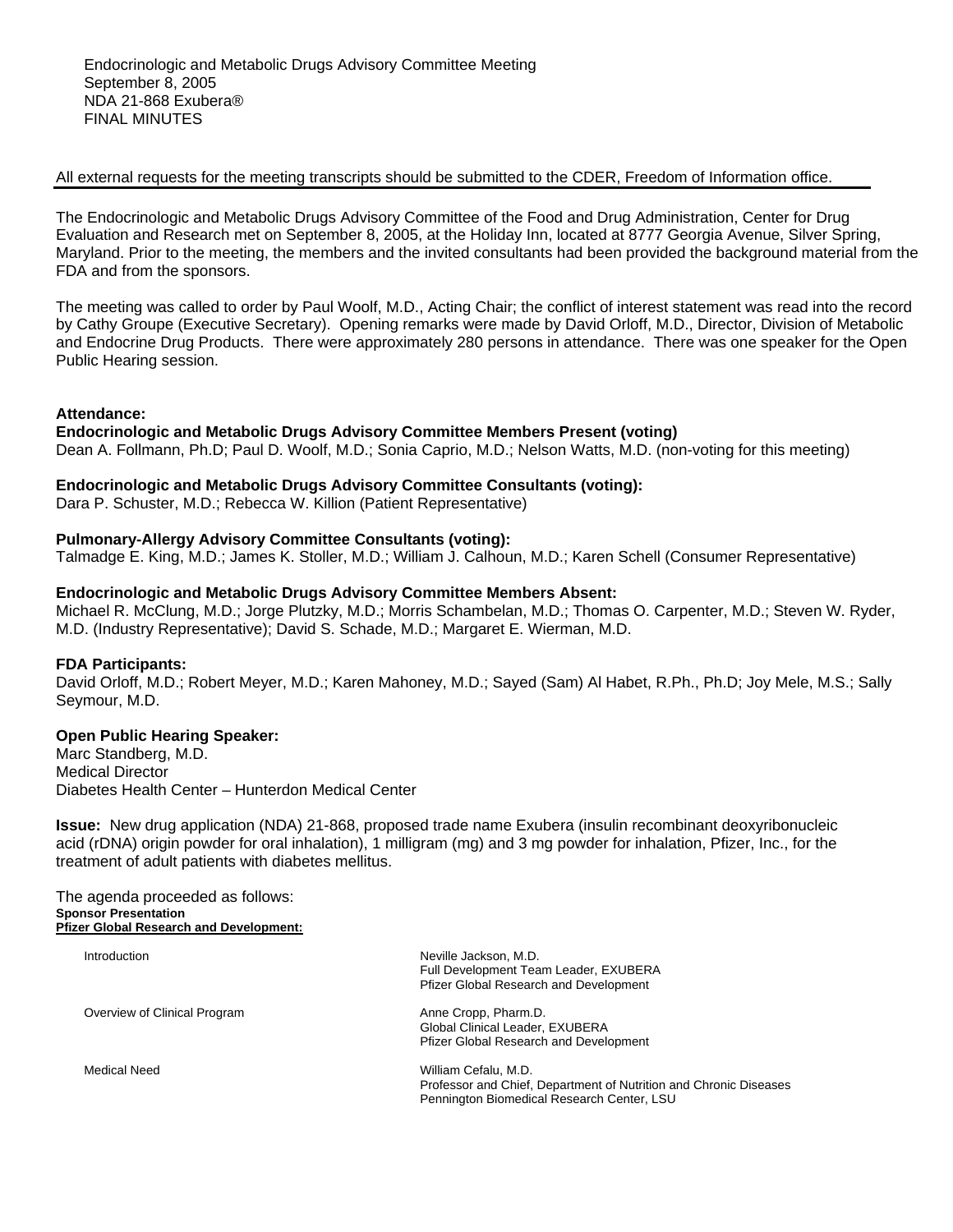Endocrinologic and Metabolic Drugs Advisory Committee Meeting September 8, 2005 NDA 21-868 Exubera® FINAL MINUTES Benefit and Managing the Risk Neville Jackson, M.D.

Pfizer Global Research and Development

Committee Discussion

**Break Break Break** 

#### **FDA Review Division Presentation:**

| Clinical Efficacy and       | Karen M. Mahoney, M.D.                                  |
|-----------------------------|---------------------------------------------------------|
| Non-Pulmonary Safety Review | <b>Medical Officer</b>                                  |
|                             | FDA/CDER Division Metabolic and Endocrine Drug Products |

Statistical Review and Evaluation Statistical Review and Evaluation Joy D. Mele, M.S.

Clinical Pulmonary Safety Sally Seymour, M.D.

**Statistician** FDA/CDER Office of Pharmacoepidemiology and Statistical Science

Clinical Pharmacology and Sayed (Sam) Al Habet, R.Ph., Ph.D. Biopharmaceutics Review **Senior Clinical Pharmacologist/Reviewer** Senior Clinical Pharmacologist/Reviewer FDA/CDER Office of Clinical Pharmacology and Biopharmaceutics

> Medical Officer FDA/CDER Division of Pulmonary and Allergy Drug Products

**Lunch Lunch** 

Open Public Hearing

Committee Discussion

**Break Break Break** 

Committee Discussion and Questions to the Committee

Adjournment

#### *Questions to the Committee:*

1. Efficacy in type 1 diabetes: Is there sufficient clinical trial evidence that Exubera® can be effectively applied to an "intensive" glycemic control regimen?

*YES: 8 NO: 1* 

2. Efficacy in type 2 diabetes: Has the efficacy of Exubera® been adequately assessed in patients with Type 2 diabetes?

*YES: 9 NO: 0* 

3. Hypoglycemia: Has the safety of Exubera® regarding hypoglycemia been adequately assessed? a. In Type 1 diabetes in "intensive" control regimens?

*YES: 7 NO: 2* 

b. In Type 2 diabetes?

*YES: 9 NO: 0* 

- 4. Pulmonary effects:
	- a. Are there sufficient data to assess the pulmonary safety of Exubera® in patients without underlying lung disease?

*YES: 9 NO: 0*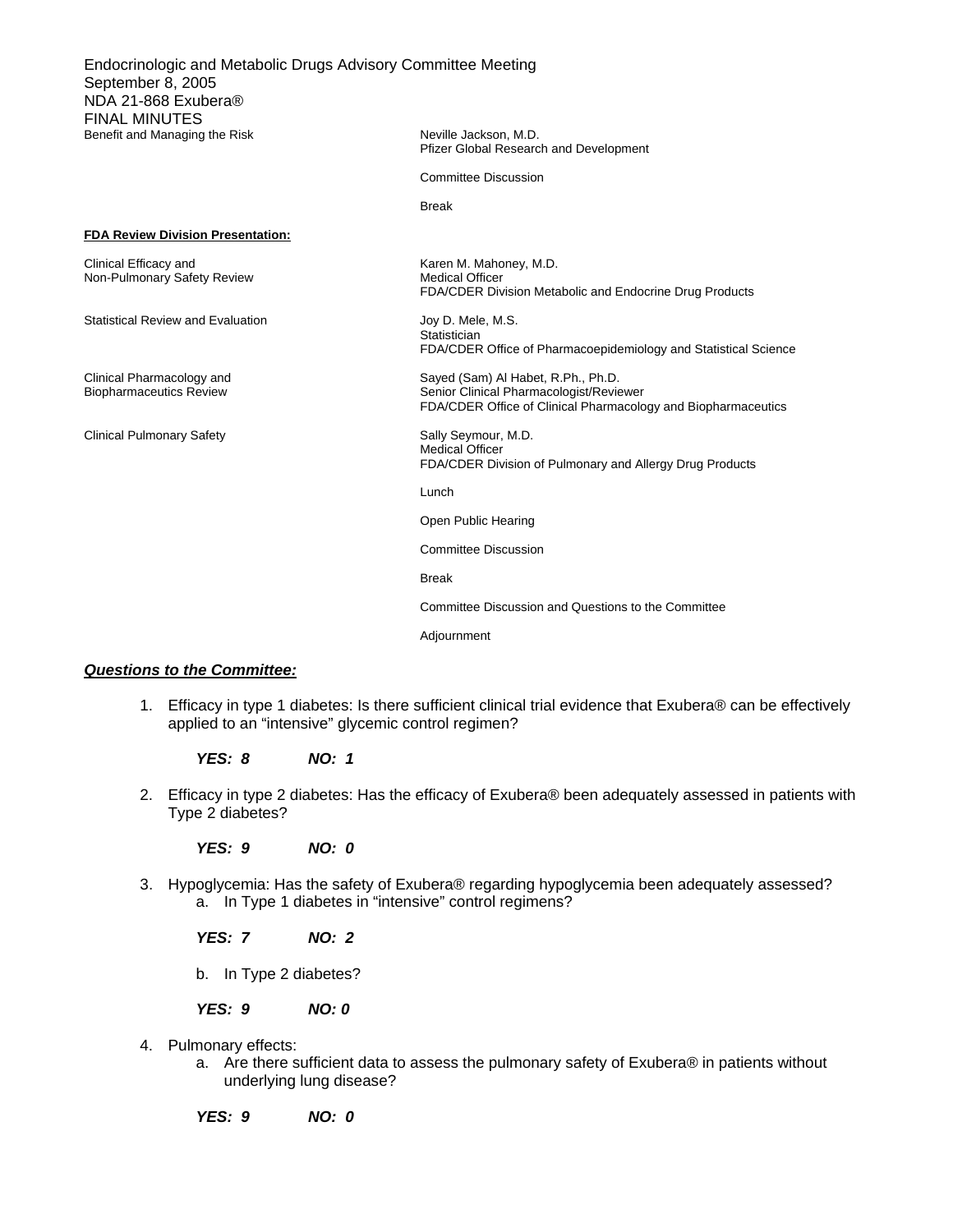i. If yes, do the data suggest an acceptable pulmonary safety profile in patients without underlying lung disease?

### *YES: 9 NO: 0*

- ii. If no, what additional information is needed?
- b. Are there sufficient data to assess the pulmonary safety of Exubera® in patients with underlying lung disease?

# *YES: 4 NO: 5*

- i. If yes, do the data suggest an acceptable pulmonary safety profile in patients with underlying lung disease?
- ii. If no, what additional information is needed?

*Discussion: Committee concerns in regards to the pulmonary safety in patients with underlying lung disease included the need for additional studies such as a long-term study on interstitial lung disease and a substantially larger study in patients with chronic obstructive pulmonary disease that reflects the population of patients that will most likely be using this drug. The committee also commented on study design suggestions for both Study 1028 and 1030. (See transcript for detailed discussion).* 

- 5. Comments/discussion:
	- a. Comment on clinical concerns and recommendations about the use of Exubera in the setting of pulmonary pathology or exogenous factors affecting pulmonary function:
		- i. Viral upper respiratory infection
		- ii. Asthma
		- iii. COPD
		- iv. Smoking

*Discussion: There were general concerns about the use of Exubera in the setting of a viral upper respiratory infection. Asthma and COPD were also cited as concerns, specifically during their acute exacerbation stage and the challenges presented for clinicians in the care of these patients. The question of what will happen to patients in these settings needs to be addressed. Concerns about smoking were discussed, specifically passive smoking, including the lack of data on pharmacokinetics and pharmacodynamics associated with absorption and varying lung function. Additional comments included concerns about the necessity of a qualified professional to perform baseline spirometry in the clinical setting. (See transcript for detailed discussion).* 

b. Comment on clinical concerns and recommendations regarding dose adjustment (titration) and switching between inhaled and subcutaneous insulin.

*Discussion: The suggestion was made to have the sponsor, rather than the patient, perform dose calculations, for an more exact titration with the primary concern centering on dosage equivalence and the patient population's familiarity with units given subcutaneously rather than milligram dosing.. With these concerns, there was further discussion about patient accountability for making these dosing decisions in the 'real world' setting and the subsequent confusion associated with titrating Exubera, such as a '3 X 1 mg' dose not being equal to a '1 X 3 mg' dose.* 

*Additionally, the suggestion was made that intensive patient education is needed, specifically during titration periods, for patients to perform more frequent glucose monitoring. On the topic of patient education, there was further discussion identifying the challenges, in the clinical setting, of healthcare literacy and associated barriers to patient comprehension of what they are being prescribed. Clinicians are also confronted with the need to provide effective instructions to patients about the proper use of inhaled agents (i.e. metered-dose inhalers) on a regular basis (See transcript for detailed discussion).*